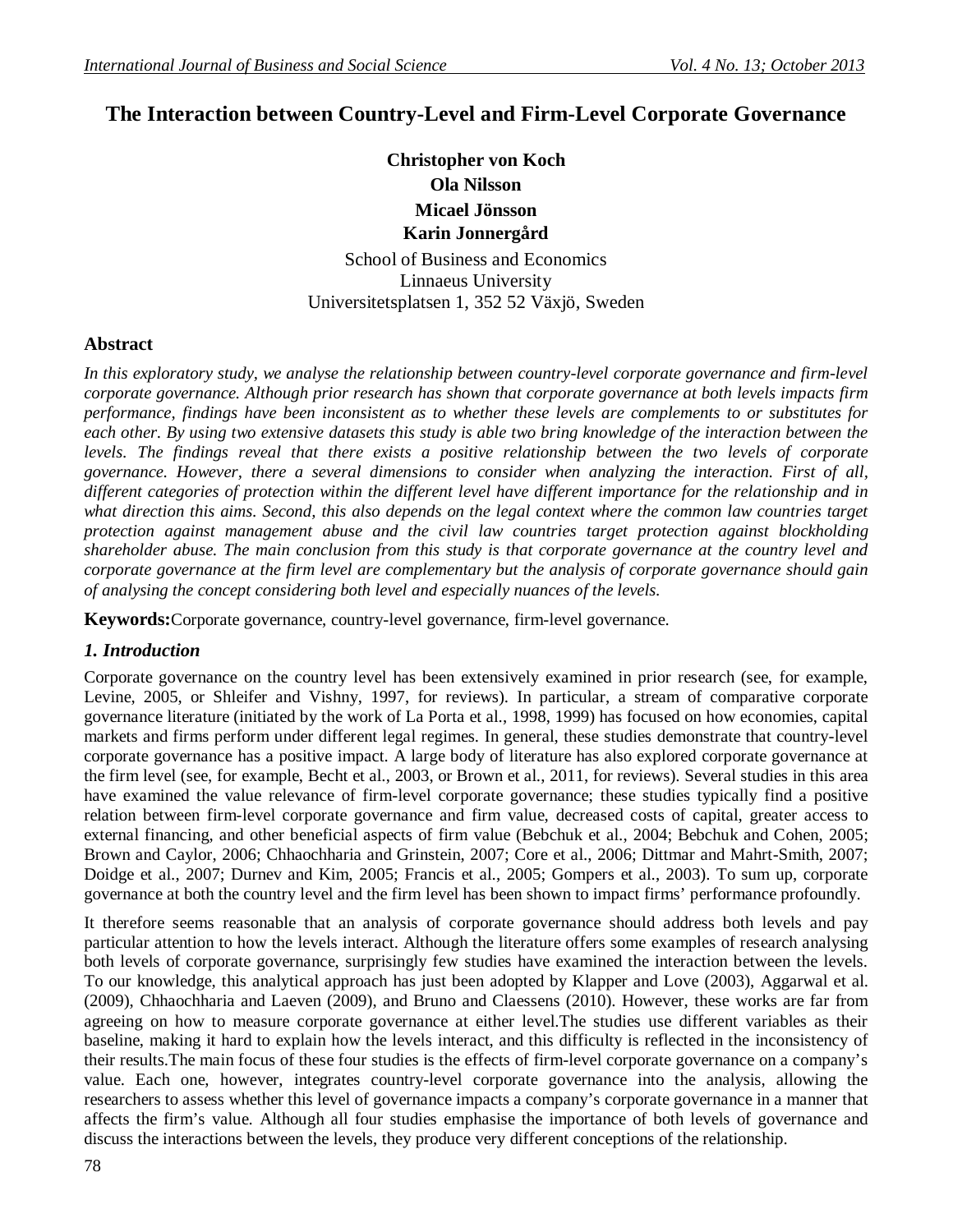Klapper and Love (2003) argue that the relationship between country and firm levels is far from obvious. Firms in countries with weak corporate governance may want to adopt stronger firm-level rules to counterbalance the weaknesses at the national level. On the other hand, the positive correlation between the strength of country-level and firm-level corporate governance suggests that the opposite could be the case, as a firm's governance may be highly depending of national law. To study firm-level governance, Klapper and Love use data from a questionnaire conducted by analysts at Credit Lyonnais (CLSA report), which covers 495 companies in 25 countries. To examine country-level corporate governance they use three measures: judicial efficiency (International Country Risk Guide, 2000), anti-director rights (La Porta et al., 1998), and legality (Berkowitz et al., 2003). Overall, they find a positive correlation between firm-level and country-level corporate governance.

Aggarwal et al. (2009) also undertake their study on the basis that the relationship between the governance levels is unclear and could be regarded as either substitutes for or complements to each other. They adopt the premise that a firm (or the firm's controlling shareholder) has a relatively free choice 'to invest in' a selected level of firmlevel governance, independent of country-level standards. Thus, they do not assume that a causal relationship between country-level and firm-level corporate governance necessarily exists. To examine the relationship between the levels, they use the Corporate Governance Quotient (CGQ) dataset provided by Institutional Shareholder Services (ISS). Aggarwal et al. analyses U.S. firms in relation to foreign firms, and uses U.S. firms as a benchmark for foreign firms. Their findings reveal that firms invest in firm-level governance if investor protections on country-level are strong, indicating that country-level governance and firm-level governance are complements.

Chhaochharia and Laeven (2009) use the same dataset to construct a proxy for both firm-level and country-level corporate governance. By sorting the data, which are based on firm-level variables, according to the minimal criteria that is mandatory for and adopted by all firms in a given country, they arrive at a set of firm-level and country-level corporate governance metrics. Using the CGQ dataset time-series information, they then examine changes over time in a specific company at both levels of governance. They find that many firms choose to adopt governance mechanisms that extend beyond the mechanisms that are mandatory. They also check for correlations between their proxy for country-level corporate governance and the laws that have been promulgated by Spamann (2006), who has updated the shareholder rights index of La Porta et al. (1998). They conclude from this assessment that their country-level index for corporate governance does not correlate with investor protection laws which is a well-known proxy for corporate governance on country-level.

Bruno and Claessens (2010) also use the CGQ dataset, but only for the firmlevel. For the country level they construct a corporate governance index by combining La Porta et al.'s (1998) anti-director rights index (the LLSV) and the Law and Order index of the International Country Risk Guide (ICRG). They find that their country-level index is not a significant determinant of firm-level corporate governance and firm value. Thus, their results imply that country-level and firm-level corporate governance are neither complements to nor substitutes for each other. They also conclude that country-level corporate governance has either a negligible or a negative impact on firm performance and that firm-level corporate governance is significant regardless of the country´s legal tradition. In response to the literature stream that indicates that stronger legal protections at the country level improve a company's valuation, they note that their result could reflect the fact that they analysed only firms in advanced economies. Furthermore,

*Our conclusions have to remain limited to the type of regulatory intervention captured in our indices of countries' legal strength. Better indicators of countries legal regimes may tell what legal requirements add value compared to companies' corporate governance practices, and shed light on the interaction between mandatory and voluntary corporate governance practices.* (Bruno and Claessens, 2010: 31)

Thus, we perceive a gap that should be bridged with respect to acquiring knowledge of the interactions between country-level and firm-level corporate governance. The conclusions of Bruno and Claessens also reveal the need for a more refined tool for this kind of analysis compared to what have been used in prior research to reach more refined explanation. In this study, we neither examine the value relevance aspect of firm-level governance nor assess how country-level indices affect economic performance; instead, we focus solely on analysing the relationship between country-level and firm-level corporate governance.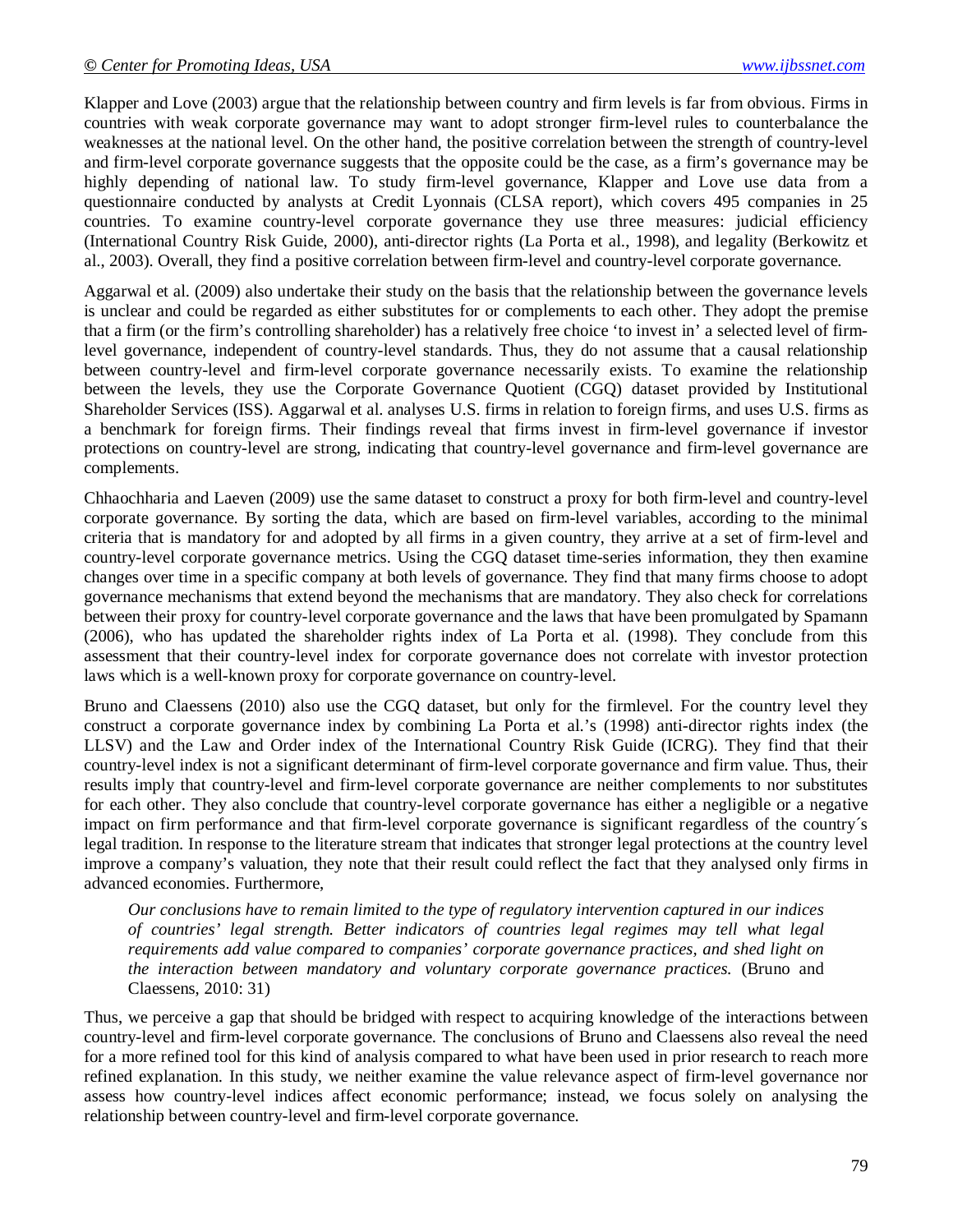We begin our analysis from the premise that a firm has its own choice of firm-level governance, but that this choice is restricted by national law, which, in turn, may be affected by legal tradition. Based on this assumption, we expect to observe a positive relationship between investor protections at the country level and corporate governance at the firm level. We also expect to see a difference between countries belonging to different legal origins when it comes to the strength of the relationship between the levels. Thus, we begin by anticipating the two levels of governance to complement each other rather than substitute for each other.

Our findings show that country-level corporate governance interacts positively with firm-level corporate governance. Stronger country-level corporate governance is associated with more extensive firm-level corporate governance, indicating that these two levels of governance are, as we assumed, complementary. However, this result should be seen as a more general expression. A more detailed analysis of the relationship shows that there are additional nuances to consider. The investor protection index that we use in this study allows us to disaggregate investor protections into shareholder protections from management abuse and shareholder protections from blockholders abuse. We are therefore able to analyse the types of agency conflicts that are most prevalent in common law countries (shareholder protections against management) and those more prevalent in civil law countries (shareholder protections against blockholders). The results show that both of these subcategories of country-level corporate governance are significantly related to firm-level corporate governance. When we divide our sample into common law and civil law countries, our results clearly indicate that common law countries prioritise shareholder protection against management at the national level, and firms in these countries prioritise investment in corporate governance attributes that also protect shareholders from management, civil law countries prioritise country-level shareholder protection against blockholders, and firms in these countries prioritise investment in corporate governance attributes that protect shareholders from blockholders. These results are rational because institutions and firms in the two different contexts would logically prioritise corporate governance measures that would mitigate the most prevalent types of agency conflict in the respective context.

Our analysis complements and extends the scarce literature regarding the associations between country-level and firm-level corporate governance. The novel contribution of this paper is that it deepens the understanding of these associations through the use of a combination of a time series of measurements of country-level investor protection and a time series of firm-level data; this approach facilitates an analysis of the relationships reported in the literature regarding the impacts of these two levels of corporate governance. More importantly, because the corporate governance measures we use at both levels can be categorised as protections from either management or blockholders, we offer new empirical insights into different corporate governance settings in the international context and show that this context influences how corporate governance is structured. Furthermore, even though we do not examine the relationships between our corporate governance variables and firm performance, our results are relevant to the body of literature addressing corporate governance and performance. We argue that the interaction between country-level and firm-level corporate governance should be a prerequisite for analysing the relationship between corporate governance and firm performance.

The paper is structured as follows: In Section 2 we discusses the firm-level and country-level corporate governance data that we use in our analyses. In Section 3 we describe the empirical methodology for this investigation and present the study results. In Section 4 we summarise our findings and offer concluding observations.

## *2. Data*

## **2.1 A firm-level measure of corporate governance**

To measure firm-level corporate governance, Klapper and Love (2003) use the CLSA dataset whereas Aggarwal et al. (2009), Bruno and Claessens (2010), and Chhaochharia and Laeven (2009) use the CGQ dataset. In accordance with the latter three we choose to employ CGQ data in our study because it is the mostcomprehensive of the two. ISSwho provide CGQ,began collecting data for U.S. firms in 2002 and for non-U.S. firms in 2003; in total, ISS collects firm-level data for samples of firms from 30 countries. Accordingly it gives opportunity to make both time-series analysis as well as cross sectional analysis between countries. Several of the variables within this dataset are created from data gathered through other included variables, which could explain why prior studies have chosen to use only part of the dataset. The parts they use, however, differ.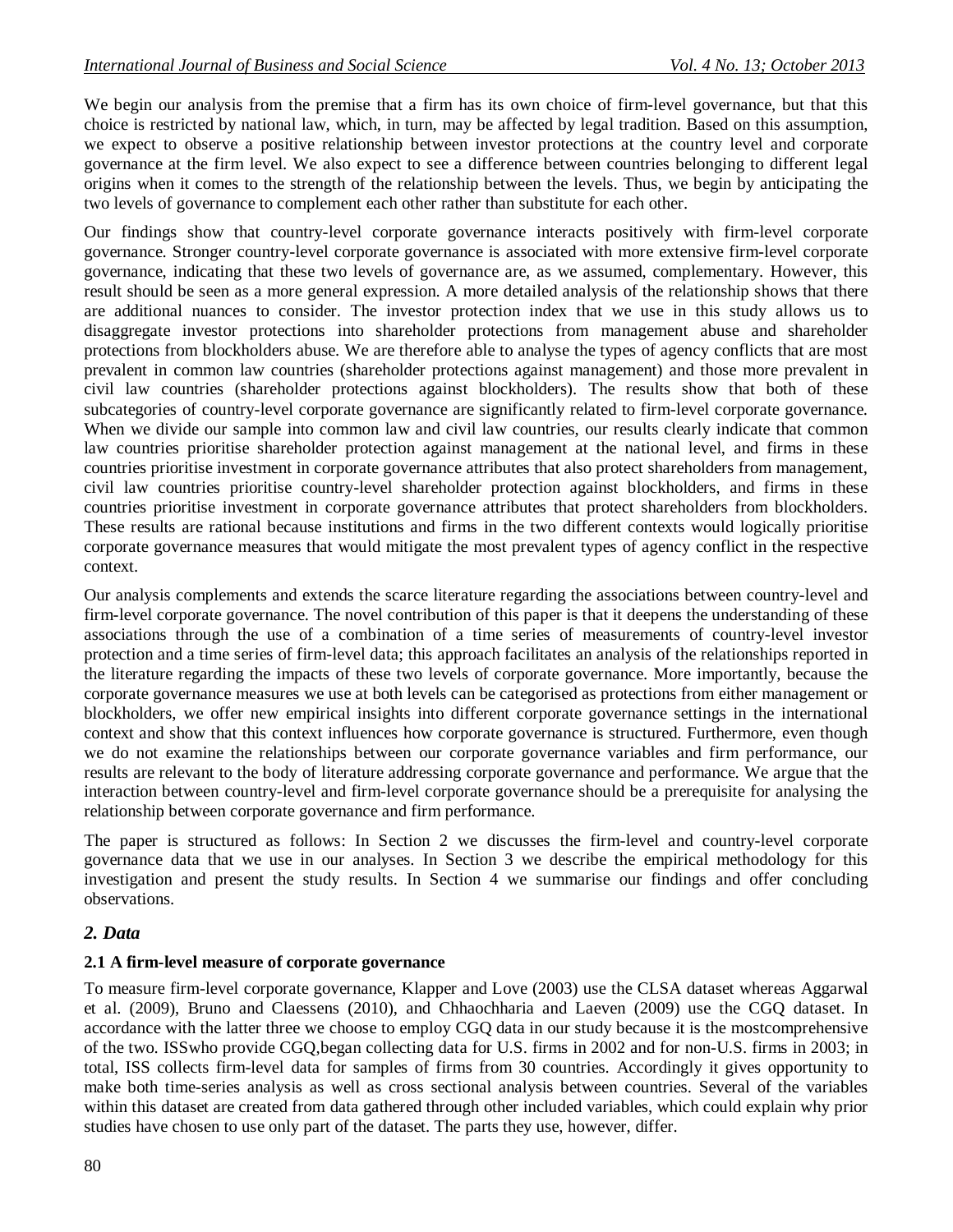Chhaochharia and Laeven use 17 of the dataset's attributes to create their governance index, Bruno and Claessens use 18 to create six different indices, and Aggarwal et al. use 44. As a starting point for our analysis, we choose the same 44 attributes selected by Aggarwal et al.. This gives us an opportunity to perform the most comprehensive firm-level analysis with respect to the problem of directly intercorrelated attributes. Following Aggarwal et al.'s methodology, we then construct four subcategories of firm-level governance metrics: (1) Board (25 attributes); (2) Audit (3 attributes); (3) Anti-takeover (6 attributes); and (4) Compensation and Ownership (10 attributes). Table 1 lists the 44 specific attributes that are used in this study, classified according to these four subgroups.

#### **Table 1: Forty-four firm-level corporate governance attributes**

#### **BOARD**

- 1. All of the directors attended 75% of the board meetings or had a valid excuse.
- 2. The CEO serves on the boards of two or fewer public companies.
- 3. The board is controlled by more than 50% independent outside directors.
- 4. The board size is greater than 5 but less than 16.
- 5. The CEO is not listed as having a related-party transaction.
- 6. No former CEO is on the board.
- 7. The compensation committee is composed solely of independent outsiders.
- 8. The chairman and CEO are separate, or there is a lead director.
- 9. The nominating committee is composed solely of independent outsiders.
- 10. A governance committee exists and met in the past year
- 11. Shareholders vote on directors that are selected to fill vacancies.
- 12. The governance guidelines are publicly disclosed.
- 13. The board is annually elected (no staggered board).
- 14. A policy exists regarding outside directorships (four or fewer boards is the limit).
- 15. Shareholders have cumulative voting rights.
- 16. Shareholder approval is required to increase/decrease board size.
- 17. There is a majority vote requirement to amend the charter/bylaws (not necessarily a supermajority).
- 18. The board has the express authority to hire its own advisors.
- 19. The performance of the board is reviewed regularly.
- 20. A board-approved succession plan is in place for the CEO.
- 21. The outside directors meet without the CEO and disclose the number of times that they meet.
- 22. The directors are required to submit their resignation upon a change in job.
- 23. The board cannot amend the bylaws without shareholder approval or can do so only under limited circumstances.
- 24. The board does not ignore shareholder proposals.
- 25. The board qualifies for combination points in proxy contest defences.

#### **AUDIT**

- 26. The consulting fees paid to auditors are less than the audit fees paid to auditors.
- 27. The audit committee is composed solely of independent outsiders.
- 28. Auditors are ratified at the most recent annual meeting.

#### **ANTI-TAKEOVER**

- 29. Single class, common
- 30. There is a majority vote requirement to approve mergers (not necessarily a supermajority).
- 31. Shareholders may call special meetings.
- 32. Shareholders may act by written consent.
- 33. The company either has no poison pill or has a pill that was shareholder approved.
- 34. The company is not authorised to issue blank check preferred stock.

#### **COMPENSATION & OWNERSHIP**

- 35. The directors are subject to stock ownership requirements.
- 36. The executives are subject to stock ownership guidelines.
- 37. There are no interlocks among compensation committee members.
- 38. The directors receive all or a portion of their fees in stock.
- 39. All stock incentive plans are adopted with shareholder approval.
- 40. Options grants align with company performance and demonstrate a reasonable burn rate.
- 41. The company expenses stock options.
- 42. All of the directors with more than one year of service own stock.
- 43. Officers' and directors' stock ownership is at least 1% but not over 30% of the total shares outstanding.
- 44. Repricing is prohibited.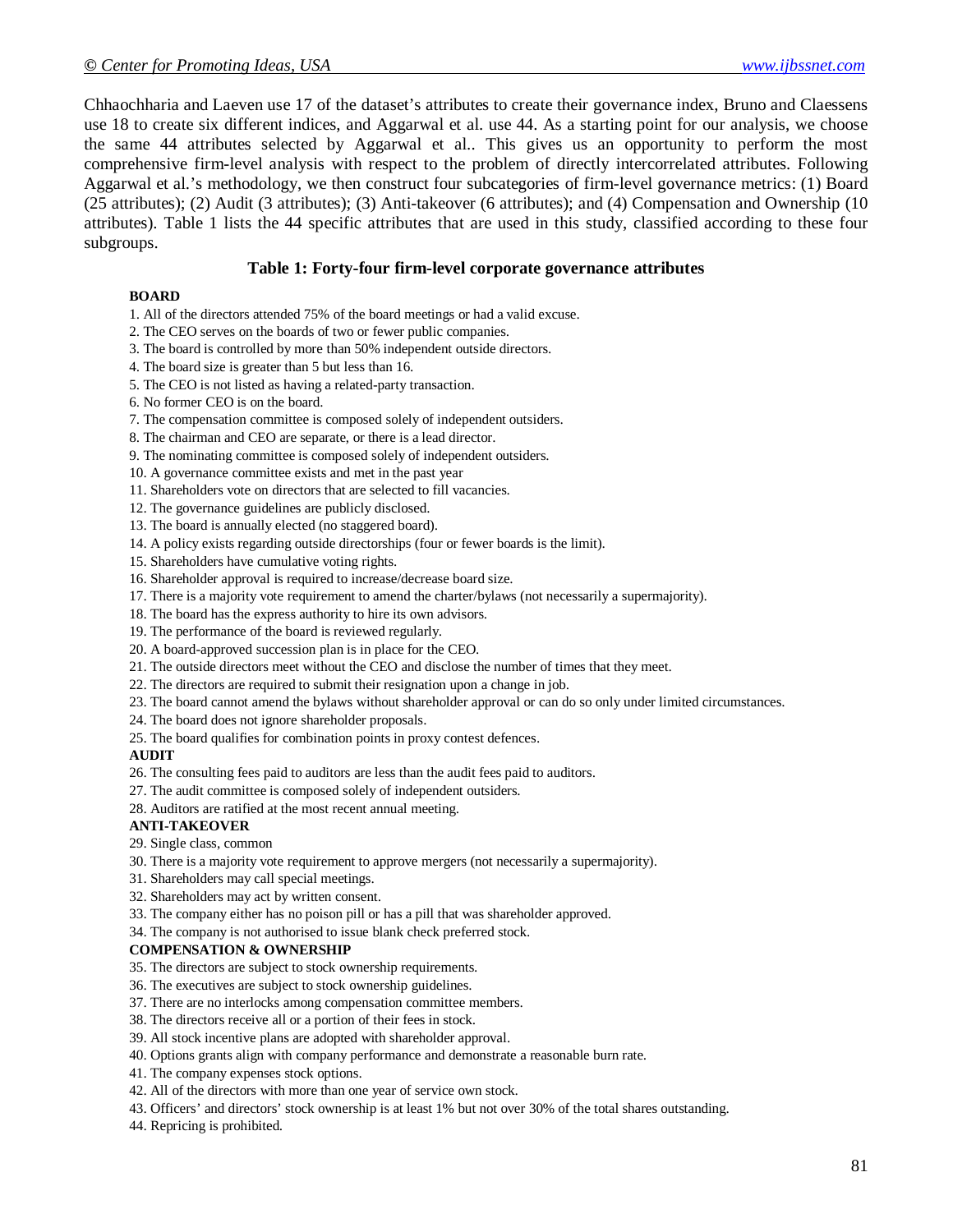Following the approach used by Aggarwal et al. (2009), we construct four subcategories of firm-level governance attributes: (1) Board (twenty-five attributes); (2) Audit (three attributes); (3) Anti-takeover (six attributes); and (4) Compensation and Ownership (ten attributes). The table presents the forty-four attributes that are considered in this study, divided into these four subgroups.

### **2.2 A country-level measure of corporate governance**

To assess corporate governance at the country level, Klapper and Love use measures of judicial efficiency, antidirector rights, and legality, whereas Bruno and Claessens use country-specific corporate indices calculated on the basis of investor protection laws. As noted in the introduction, however, Bruno and Classens acknowledge the weaknesses of their index for analytical purposes and call for a more refined tool.We respond by using a newly constructed investor protection index, the Shareholder Protection Index (SPI). This index was developed by the Corporate Governance Research Programme at the Centre for Business Research at the University of Cambridge in the UK (see Armour et al., 2009; Lele and Siems, 2007). It measures the strength of legal shareholder protection in a given country over several years, enabling us in the same way as with the CGQ dataset to investigate changes over time while simultaneously performing cross sectional analysis between countries. The dataset<sup>1</sup> includes 60 indicators to code for the law in France, Germany, India, the UK and the U.S. over 36 years (1970-2005) and 10 indicators that serve as metrics for shareholder protection law in a wider sample of 25 countries over 11 years(1995-2005).

In addition to permitting time-series analyses, the SPI is more refined than the well-known LLSV index with respect to the number of variables that can be considered. Moreover, the SPI variables are chosen and defined in a manner that seeks to remedy a number of shortcomings identified in the literature as being associated with the LLSV (Armouret al., 2009b). The differences between these indices relate primarily to the sources of information that are used to construct each one. To create the SPI, Armour et al. (2009b) considered not only positive laws but also binding rules that stem from self-regulation, e.g., corporate governance and takeover codes for (listed) companies. Unlike the LLSV, the SPI is not strictly based on binary variables, but instead allows for intermediate scores between 0 and 1 as needed. Moreover, unlike the LLSV, the SPI is sensitive to 'default rules', i.e. rules that apply in certain circumstances depending on the choices of the actors in a particular situation. Although these rules are not strictly binding, they are also not necessarily coded as 0. The SPI also explicitly acknowledges the importance of coding for functionally equivalent instruments in different countries. Finally, the SPI is constructed as a longitudinal measure that quantifies the legal SPI of a particular country for each examined year (for details see Armour et al. 2009b; Lele and Siems 2007). Table 2 presents the 10 indicators from the SPI that are used in the current study. (For further explanations of the variables, see Lele and Siems, 2007.)

The table presents the indicators that are included in the SPI index (for further explanations of the variables, see Lele and Siems, 2007) and used in the present study. A country's context could determine which type of protection for minority shareholders is effective at protecting their rights. In a country with concentrated ownership, the minority shareholder would prefer to be protected from the controlling shareholder(s), whereas in a country with dispersed ownership, the minority shareholder would prefer to be protected from the board and management of a firm. As presented in the table, the indicators capture important protections in terms of both investor protection against the board and management and investor protection against block holders. Indicators 1, 2, 3, 5, 6, and 7 are mechanisms for protection from board and management, whereas indicators 4, 8, 9 and 10 are protections from block holders.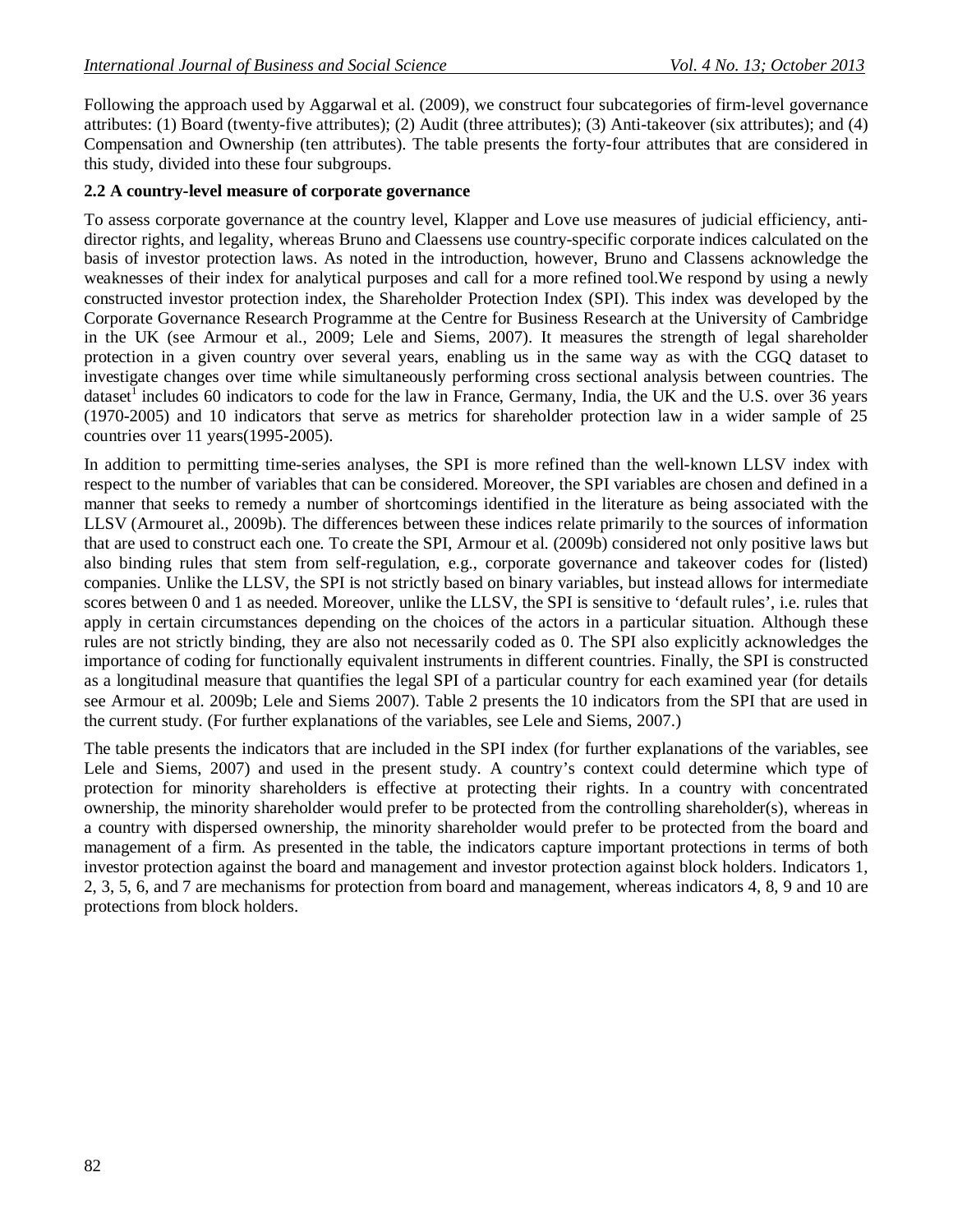| 1. Powers of the       | De facto changes: The decisive thresholds are the sale of substantial assets of the company. (E.g., if the sale      |
|------------------------|----------------------------------------------------------------------------------------------------------------------|
| general meeting        | of more than 50% requires the approval of the general meeting, the variable equals 1; if more than 80%, it           |
|                        | equals 0.5; otherwise it equals 0).                                                                                  |
| 2. Agenda-setting      | General topics: This variable equals 1 if shareholders who hold 1% or less of the capital can put an item on         |
| power                  | the agenda; it equals $0.5$ if there is a hurdle of more than $1\%$ but less than $10\%$ ; it equals 0 otherwise.    |
| 3. Anticipation of     | Anticipation facilitated: This variable equals 1 if postal voting or proxy solicitation with a two-way voting        |
| shareholder decision   | proxy form must be provided by the company; it equals 0.5 if a two-way proxy form must be provided but               |
|                        | not proxy solicitation; and equals 0 otherwise.                                                                      |
| 4. One share $-$ one   | The prohibition of multiple voting rights (super voting rights): This variable equals 1 if there is a                |
| vote                   | prohibition; equals 2/3 if only companies that already have multiple voting rights can keep those rights;            |
|                        | equals 1/3 if state approval is necessary; and equals 0 otherwise.                                                   |
| 5. Board composition   | Independent board members: This variable equals 1 if at least half of the board members must be                      |
|                        | independent; equals 0.5 if at least 25 % of them must be independent or if the independence requirement is           |
|                        | very low; it equals 0 otherwise.                                                                                     |
| 6. Duration of         | Dismissal feasibility: This variable equals 1 if there are no special requirements; it equals 0 if an important      |
| director's appointment | reason is required; it equals 0.5 if there are no special requirements but directors can claim for                   |
|                        | compensation.                                                                                                        |
| 7. Director's duties   | Private enforcement: This variable equals 0 if this possibility is typically excluded (e.g., a strict subsidiarity   |
|                        | requirement; a hurdle of at least 10%; cost rules); it equals 0.5 if there are certain restrictions [e.g., a certain |
|                        | percentage of share capital (unless the hurdle is at least 10%); cost rules; demand requirement]; and it             |
|                        | equals 1 otherwise.                                                                                                  |
| 8. Oppressed minority  | Shareholder action: This variable equals 1 if every shareholder can file a claim against a resolution by the         |
|                        | general meeting because he or she regards it as void or voidable; it equals 0.5 if there are hurdles such as a       |
|                        | threshold of at least 10% voting rights or cost rules; and it equals 0 if this type of shareholder action does       |
|                        | not exist.                                                                                                           |
| 9. Right to exit       | Mandatory bid: This variable equals 1 if there is a mandatory bid for the entirety of shares in the case of the      |
|                        | purchase of 30% or 1/3 of the shares; otherwise it equals 0.                                                         |
| 10. Disclosure of      | This variable equals 1 if shareholders who acquire at least 3% of the company's capital must disclose this           |
| major share ownership  | acquisition; it equals 0.75 if this rule applies for 5% of the capital; it equals 0.5 if this rule applies for 10%;  |
|                        | it equals 0.25 if this rule applies for 25%; and it equals 0 otherwise.                                              |

| <b>Table 2: The Shareholder protection index</b> |  |
|--------------------------------------------------|--|
|--------------------------------------------------|--|

### **2.3 Sample – descriptive data for each level**

Combining the indices for both levels of governance creates limitations around two dimensions in particular: countries and years. First, 11 countries are represented in both the CGQ and SPI datasets: Canada, France, Germany, Italy, the UK, the U.S., Japan, Sweden, Spain, the Netherlands and Switzerland. Second, the SPI contains data for all of these countries from 1995 to 2005 and the CGQ from 2003 to 2009. This means that it is possible to combine the datasets for the period 2003–2005. However, it is probable that changes in country-level corporate governance (SPI) influence firm-level governance (CGQ) through a delayed effect, i.e. it likely takes some time for firms to incorporate country-level changes intotheir own corporate governance structure. To analyse this we expand the time period by adding 2002 SPI data and 2006 CGQ data. The study therefore examines the aforementioned 11 countries using data from 2002 through 2006.

**Firm-level sample.**The sample at the firm level contains data for 9,860 firms from 2003 through 2006. In Table 3 we provide the data for each of the 44 governance attributes (see Table 1) for each year, reporting the firm-level index as a percentage, in accordance with the approach used by Aggarwal et al. (2009). If a firm possesses all of the attributes, its index is recorded as 100 per cent. Panel A of the table presents summary statistics. (Explanations of the attributes are omitted due to space limitations, but the numerical designations are consistent with the designations shown in Table 1.) Changes to a number of individual attributes during the time period can be observed. For instance, the percentage of firms demonstrating attributes 5, 7, 9, 10, 12, 18, 19, 20, 21, 26, 29, 40 and 41 increased noticeably during the course of the sample period, whereas the percentage with attributes 16 and 34 decreased. In 2003, 68 per cent of the firms reported 'The CEO is not listed as having a related-party transaction' (attribute 5), but by 2006, the number had increased to 84 per cent. On the other hand, in 2003, 27 per cent of the sample firms required shareholder approval to increase/decrease their board size (attribute 16), but by 2006, only 17 per cent had this requirement. Thus, in summary, an examination of the individual attributes shows no uniform development of firm-level corporate governance practices over time.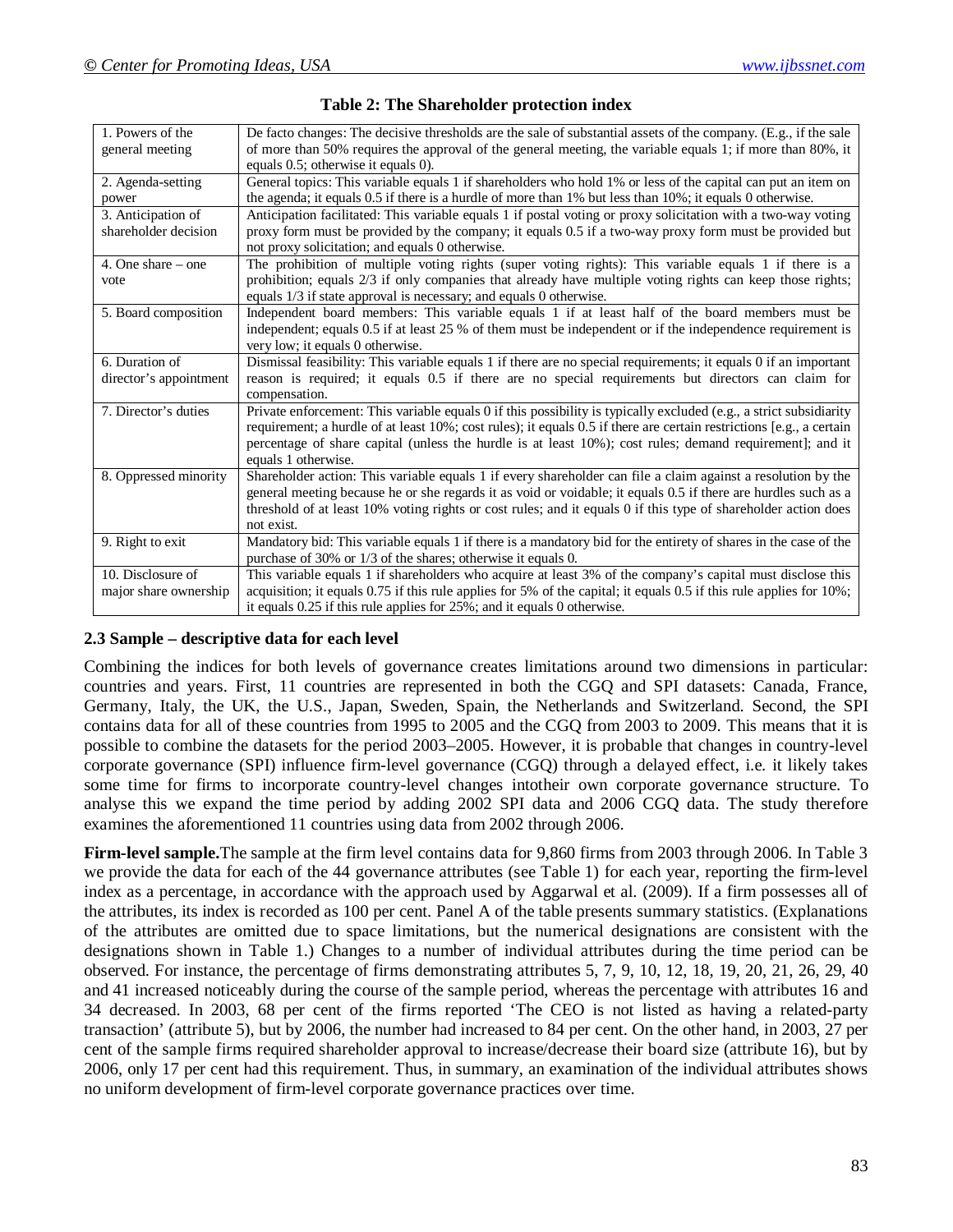This table presents our firm-level index of corporate governance as a percentage, in accordance with the approach of Aggarwal et al (2009). If a firm fulfils all forty-four attributes, its index would equal 100 per cent. Panel A presents statistics for the forty-four attributes that are described earlier in Table 2 for the firms over the 2003 to 2006 time period. The attribute explanations are omitted in panel A due to space limitations. In panel B, we aggregate the forty-four attributes (CG) and we divide the sample into countries and over time. Panel C of the table displays our new constructed variables of BOARD, AUDIT, TAKEOVER, OWNERSHIP and CG over time.

### **Table 3: Descriptive statistics**

| <b>Panel A</b> |     |     |     |     |     |     |     |     |      |     |     |     |     |     |     |
|----------------|-----|-----|-----|-----|-----|-----|-----|-----|------|-----|-----|-----|-----|-----|-----|
| Year           | 1.  | 2.  | 3.  | 4.  | 5.  | 6.  | 7.  | 8.  | 9.   | 10. | 11. | 12. | 13. | 14. | 15. |
| 2003           | 80% | 84% | 29% | 81% | 68% | 78% | 14% | 63% | 19%  | 24% | 53% | 23% | 42% | 3%  | 7%  |
| 2004           | 82% | 87% | 36% | 82% | 81% | 75% | 57% | 75% | 2%   | 41% | 58% | 45% | 44% | 7%  | 6%  |
| 2005           | 78% | 96% | 35% | 83% | 82% | 76% | 65% | 55% | 50%  | 41% | 65% | 50% | 43% | 8%  | 6%  |
| 2006           | 77% | 97% | 32% | 83% | 84% | 77% | 68% | 57% | 53%  | 52% | 61% | 50% | 50% | 10% | 6%  |
|                | 16. | 17. | 18. | 19. | 20. | 21. | 22. | 23. | 24.  | 25. | 26. | 27. | 28. | 29. | 30. |
| 2003           | 27% | 36% | 19% | 17% | 13% | 4%  | 8%  | 22% | 100% | 1%  | 55% | 51% | 59% | 27% | 52% |
| 2004           | 20% | 36% | 77% | 49% | 31% | 28% | 16% | 21% | 99%  | 1%  | 62% | 7%  | 61% | 27% | 53% |
| 2005           | 19% | 35% | 81% | 55% | 35% | 37% | 17% | 26% | 100% | 8%  | 94% | 68% | 64% | 93% | 49% |
| 2006           | 17% | 34% | 82% | 64% | 45% | 40% | 18% | 27% | 100% | 8%  | 95% | 69% | 67% | 93% | 51% |
|                | 31. | 32. | 33. | 34. | 35. | 36. | 37. | 38. | 39.  | 40. | 41. | 42. | 43. | 44. |     |
| 2003           | 53% | 18% | 71% | 71% | 8%  | 9%  | 83% | 73% | 87%  | 19% | 5%  | 76% | 60% | 23% |     |
| 2004           | 54% | 19% | 71% | 71% | 14% | 12% | 84% | 72% | 83%  | 24% | 10% | 82% | 70% | 33% |     |
| 2005           | 57% | 19% | 74% | 35% | 15% | 14% | 88% | 67% | 88%  | 77% | 22% | 80% | 68% | 78% |     |
| 2006           | 60% | 19% | 78% | 35% | 18% | 18% | 83% | 69% | 89%  | 77% | 24% | 82% | 70% | 74% |     |

#### **Panel B**

| Count<br><b>ry</b>     |             | 2003      |           |                 | 2004        |           |           |          |            | 2005      |           |          |                | 2006      |           |          |
|------------------------|-------------|-----------|-----------|-----------------|-------------|-----------|-----------|----------|------------|-----------|-----------|----------|----------------|-----------|-----------|----------|
|                        | Mea<br>n CG | Max<br>CG | Min<br>CG | N               | Mea<br>n CG | Max<br>CG | Min<br>CG | N        | Mean<br>CG | Max<br>CG | Min<br>CG | N        | Mea<br>n<br>CG | Max<br>CG | Min<br>CG | N        |
| Canada                 | 52%         | 68%       | 36%       | 199             | 58%         | 70%       | 39%       | 186      | 61%        | 73%       | 43%       | 168      | 62%            | 73%       | 45%       | 192      |
| <b>France</b>          | 36%         | 50%       | 23%       | 90              | 40%         | 59%       | 23%       | 76       | 44%        | 59%       | 23%       | 83       | 45%            | 61%       | 25%       | 87       |
| Germany                | 31%         | 43%       | 25%       | 90              | 34%         | 52%       | 25%       | 85       | 43%        | 57%       | 32%       | 85       | 48%            | 59%       | 36%       | 92       |
| <b>Italy</b>           | 27%         | 36%       | 23%       | 69              | 33%         | 43%       | 23%       | 45       | 42%        | 50%       | 30%       | 71       | 44%            | 55%       | 32%       | 75       |
| Japan                  | 31%         | 50%       | 27%       | 501             | 37%         | 52%       | 27%       | 510      | 41%        | 52%       | 32%       | 589      | 44%            | 52%       | 32%       | 600      |
| <b>Netherla</b><br>nds | 34%         | 45%       | 23%       | 55              | 35%         | 57%       | 20%       | 50       | 44%        | 61%       | 25%       | 47       | 46%            | 59%       | 27%       | 48       |
| <b>Spain</b>           | 26%         | 43%       | 18%       | 56              | 30%         | 43%       | 23%       | 37       | 41%        | 55%       | 27%       | 54       | 43%            | 61%       | 27%       | 58       |
| Sweden                 | 34%         | 41%       | 25%       | 46              | 30%         | 41%       | 23%       | 47       | 40%        | 50%       | 27%       | 43       | 46%            | 55%       | 34%       | 50       |
| Switzerla<br>nd        | 33%         | 52%       | 25%       | 61              | 40%         | 61%       | 25%       | 56       | 51%        | 64%       | 30%       | 58       | 51%            | 66%       | 34%       | 63       |
| UK                     | 39%         | 68%       | 34%       | 205             | 42%         | 59%       | 25%       | 209      | 50%        | 68%       | 30%       | 530      | 52%            | 66%       | 30%       | 525      |
| <b>USA</b>             | 42%         | 84%       | 18%       | 550<br>$\Omega$ | 47%         | 82%       | 23%       | 525<br>Q | 56%        | 86%       | 30%       | 529<br>6 | 57%            | 86%       | 27%       | 524<br>9 |

### **Panel C**

| Year | <b>BOARD</b> | AUDIT | <b>TAKEOVER</b> | OWNERSHIP | CG  |
|------|--------------|-------|-----------------|-----------|-----|
| 2003 | 37%          | 55%   | 48%             | 41%       | 41% |
| 2004 | 46%          | 43%   | 49%             | 45%       | 46% |
| 2005 | 50%          | 75%   | 54%             | 56%       | 54% |
| 2006 | 52%          | 77%   | 56%             | 57%       | 55% |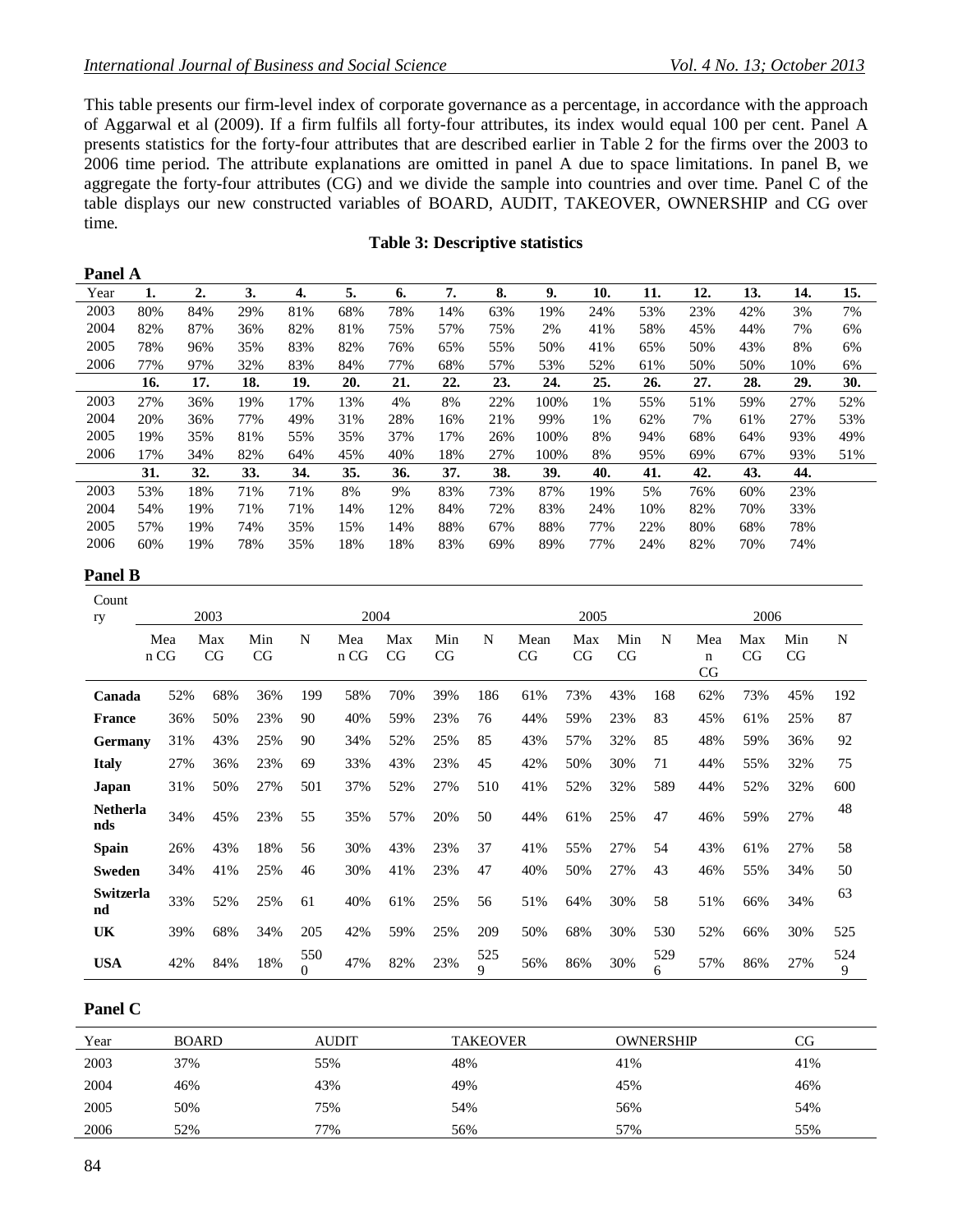In panel B of Table 3 we aggregate all of the included attributes (CG) and sort the sample by country and year, allowing us to study changes in individual countries over time. We are also able to see if firm-level governance varies depending on the country's legal origin and over the examined time period. We observe a wide variation across countries, both between countries and over time. In 2003, for instance, the average firm in Canada had adopted 52 per cent of the 44 firm-level governance attributes, but the average firm in Spain had adopted only 26 per cent of these attributes. Moreover, the highest score for any Spanish firm in the sample was 43 per cent, whereas the lowest score for a Canadian firm was 36 per cent, indicating a significant degree of difference between the two countries.

The panel also reveals that firms in all of the countries increased their adoption of firm-level attributes between 2003 and 2006. The increases were substantial in some countries and more modest in others. For example, with respect to average firm-level governance, firms in Spain increased from 26 per cent in 2003 to 43 per cent in 2006, and firms in Italy increased from 27 per cent in 2003 to 44 per cent in 2006. In contrast, firms in Canada increased their average firm-level governance only from 52 per cent to 62 per cent over the same time period, and firms in the UK increased theirs from 39 per cent to 52 per cent. Because firms in Spain and Italy began the study period at a low level of governance and firms in Canada and the UK started off at a much higher level, the results indicate a convergence in firm-level governance during the four-year period. This finding raises the question of whether convergence at the firm level can be explained by convergence at country-level, an issue that we also address in the analysis.

It is important to consider a number of possible underlying explanations for the deviations we see in firm-level governance among the different countries, particularly with respect to findings of firm practices that differ from the country's legal requirements. It may be that a law permits firms to deviate from an official standard, that certain laws are not enforced, or that a time lag exists between the passage of a law and its full implementation among a nation's firms.

Based on the subcategories within the CGQ (Table 1), we compile the variables belonging to each category and construct five new variables: one each for the categories 'BOARD', 'AUDIT', 'TAKEOVER' and 'OWNERSHIP', and as noted above, one for all of the variables together, which we label 'CG'. These variables simply represent the ratio of the number of adopted governance attributes in each group to the total number of attributes in each group. For example, BOARD is the number of board governance attributes that have been adopted by a firm, divided by 25 (the number of attributes in the 'Board' subgroup). CG, the aggregate of the variables for the four subgroups, is thus calculated by dividing the total number of governance attributes that a firm has adopted by 44 (total).

Panel C in Table 3 shows how our five newly constructed variables vary over time. Column CG shows that the firms in our sample increased their overall adoption of governance attributes between 2003 and 2006, from an average of 41 per cent of the 44 attributes to 55 per cent. An examination of the adoption of attributes by attribute subgroup reveals the same tendency. All four subgroups (BOARD, AUDIT, TAKEOVER and OWNERSHIP) were increasingly adopted over the study period. These data suggest that a convergence among firms within different countries occurred during this time with respect to the adoption of governance attributes.

**Country-level sample**.At the country level, our sample consists of data for 10 variables in 11 countries from 2002 to 2005. Like the CGQ data, SPI data allow for categorization into subgroups. The SPI coding disaggregates two types of shareholder protection based on the notion that corporate laws are specifically aimed at protecting shareholders from two types of agency costs that could harm them: conflicts between management and shareholders, and conflicts between majority owners and minority shareholders. The SPI is therefore divided into two subsets: rules that protect shareholders from directors and managers' abuse, and rules that protect minority shareholders from other shareholders abuse (see Armour et al., 2009a). As depicted in Table 2, the indicators in this study capture important protections with respect to safeguarding investors not only from the actions of board and management, but also from large blockholders. Indicators 1, 2, 3, 5, 6 and 7, in particular, provide mechanisms for protection against a firm's board and management, whereas indicators 4, 8, 9 and 10 provide protections against blockholder abuse.

We use these two subcategories to construct three variables for our analysis. ANTIMANAG captures investor protections against a firm's management and board abuse. This can vary between 0 and 6, with higher values indicating stronger protection for shareholders.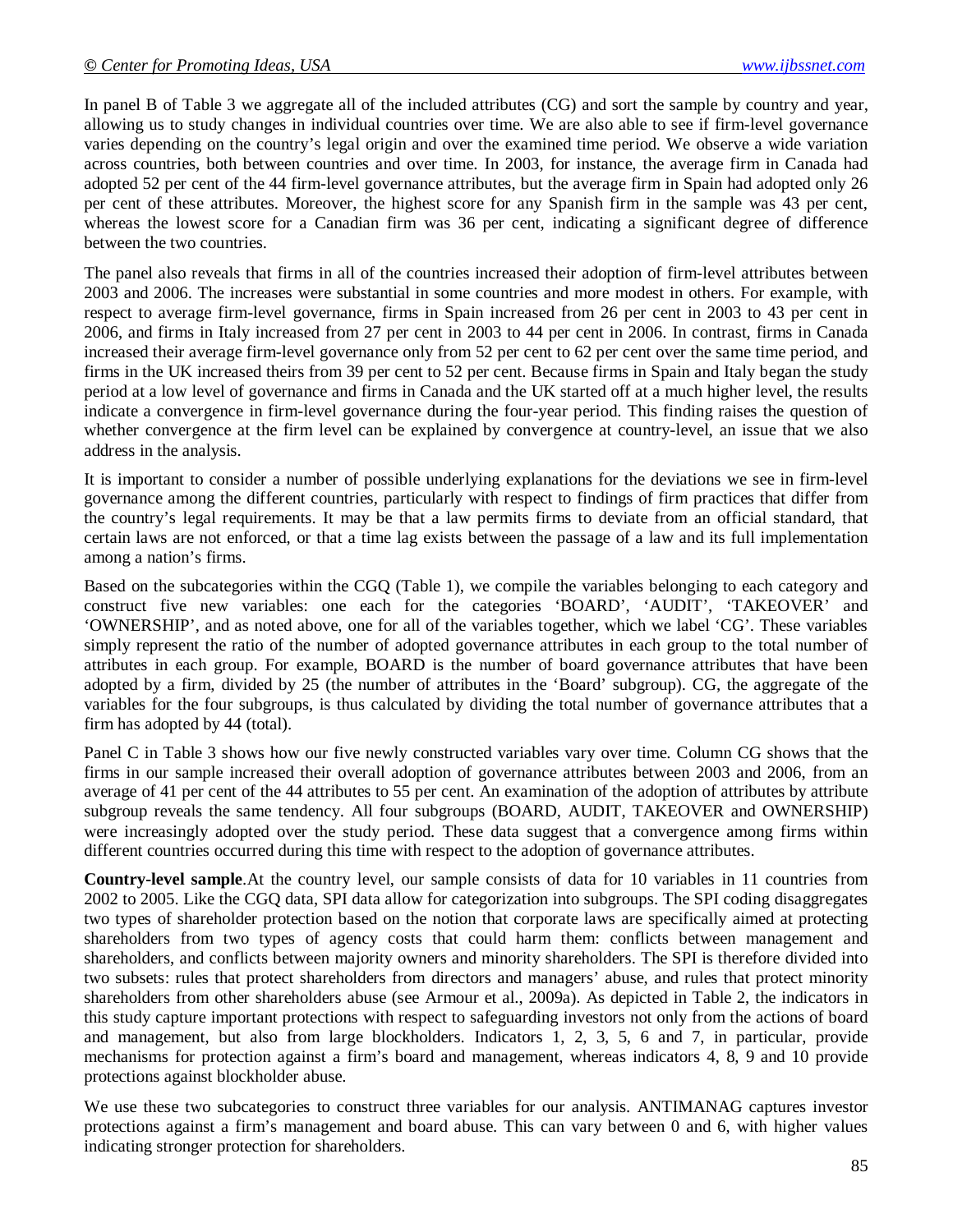ANTIBLOCK captures investor protection against other shareholders and can vary between 0 and 4, again with higher values representing stronger shareholder protection. The legal context of a country can be used to determine which type of minority shareholder protection is most effective. In a country with concentrated firm ownership, minority shareholders would wish to ensure that they are protected from a controlling shareholder; in a country with dispersed ownership, minority shareholders need protection from the actions of a firm's board and management rather than from a controlling shareholder. Finally, the variable SPI is simply the sum of ANTIMANAG and ANTIBLOCK.

# *3. Empirical Method and Results*

We use Spearman's correlation to analyse the interaction between the two levels of corporate governance. Table 4 shows the pairwise correlations for the variables SPI, BOARD, AUDIT, TAKEOVER, OWNERSHIP, CG, ANTIBLOCK and ANTIMANAG for the full sample; the firm-level variables are lagged by one year<sup>2</sup>. We find a positive correlation (p-value<0.001) between SPI and CG over time, clearly indicating that country-level and firm-level corporate governance are complements.

| <b>Variable</b>    | 1        | 2        | 3          | 4         | 5        | 6          | 7        |
|--------------------|----------|----------|------------|-----------|----------|------------|----------|
| <b>1. SPI</b>      | 1.00     |          |            |           |          |            |          |
| 2. BOARD           | $.43***$ |          |            |           |          |            |          |
| 3. AUDIT           | $.35***$ | $.31***$ |            |           |          |            |          |
| <b>4. TAKEOVER</b> | $-10***$ | $-04***$ | $-17***$   |           |          |            |          |
| 5. OWNERSHIP       | $.35***$ | $.45***$ | $.36***$   | $-.08***$ |          |            |          |
| 6. CG              | $.47***$ | $.91***$ | $.49***$   | $.16***$  | $.67***$ |            |          |
| 7. ANTIBLOCK       | $-16***$ | $-34***$ | $-0.34***$ | $.27***$  | $-24***$ | $-0.33***$ |          |
| 8. ANTIMANAG       | $75***$  | .48***   | $.47***$   | $-24***$  | $39***$  | $.50***$   | $-60***$ |

**Table 4: Relationship between country-level and firm-level corporate governance**

\*\*\*p < 0.001.\*\*p < 0.01.\*p < 0.05.

The table shows the pairwise Spearman correlations between SPI, BOARD, AUDIT, TAKEOVER, OWNERSHIP, CG, ANTIBLOCK and ANTIMANAG for the full sample (N=27497).

A closer look at the disaggregated country-level variables ANTIBLOCK and ANTAMANAG sheds further light on the relationship. To begin with, the correlations between ANTIBLOCK and SPI and CG, respectively, are significant and negative, whereas those between ANTAMANAG and SPI and CG, respectively, are significant and positive. We also examine the correlations between ANTIBLOCK and ANTIMANAG, respectively, and each of the other firm-level constructed variables (BOARD, AUDIT, TAKEOVER and OWNERSHIP) and find all of the relationships to have a significance level of p<0.001. The relationship between ANTIBLOCK and ANTIMANAG is both significant and negative, meaning that these two variables can be regarded as substitutes.

Our first interpretation of the results, based on this division of investor protections into protections against management and protections against blockholders, is that the improvement in firm-level governance over the study period is derived primarily from attributes that restrict managerial discretion. The negative relationship between ANTIBLOCK and CG is harder to explain. However, one possible rationale is that the raw data for the firm-level attributes in this study are obtained from a U.S. firm (ISS) and may reflect the U.S. context, wherein agency conflicts between blockholders and minority shareholders receive less attention than in many other countries.

In other words, we may be observing these directional relationships because the firm-level governance attributes in the dataset were chosen in a manner that predominantly considers the conflict between shareholders and management.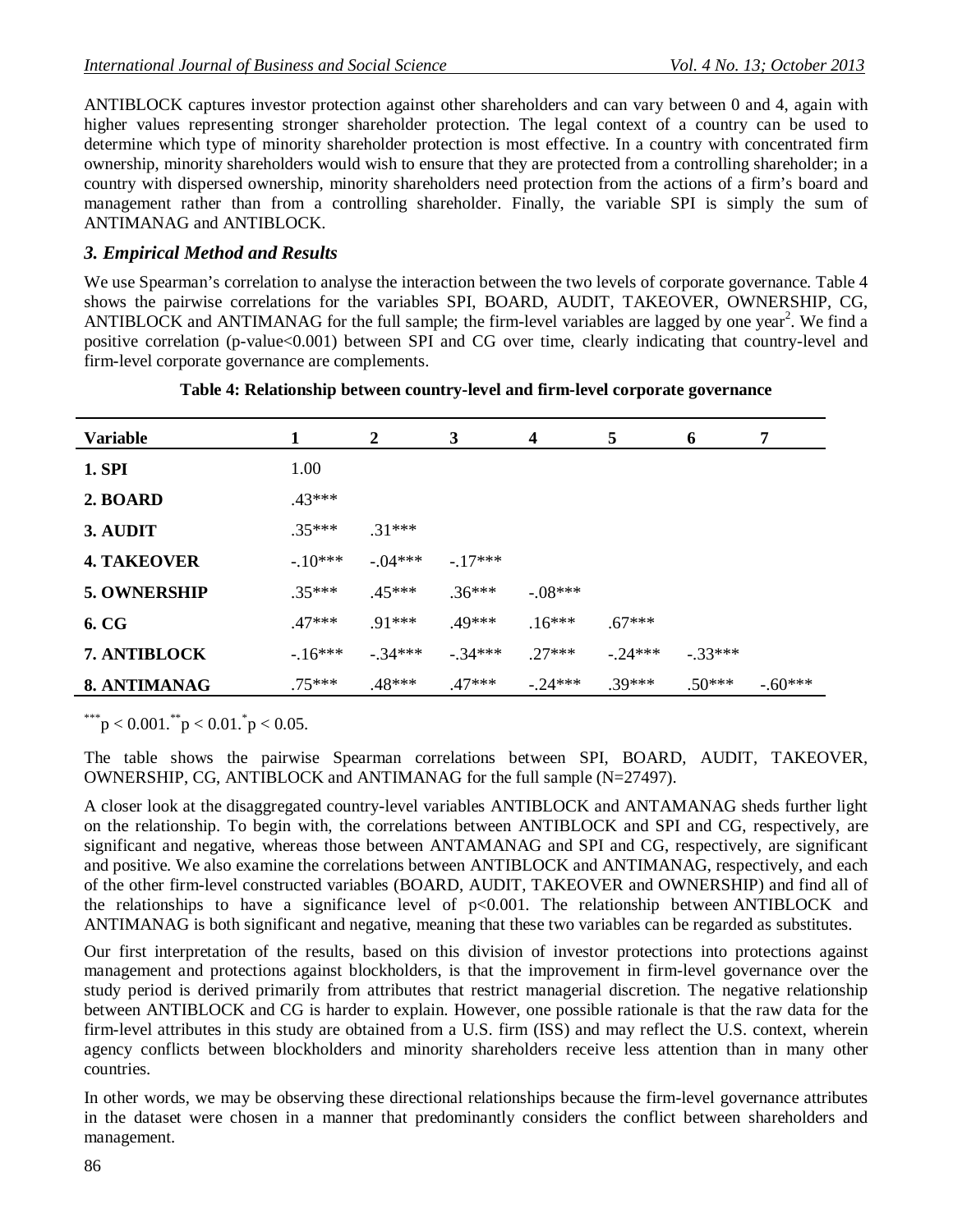A look at the subgroups into which these attributes are divided seems to support this argument, as ANTIBLOCK is positively correlated with TAKEOVER but negatively correlated with BOARD, AUDIT and OWNERSHIP. The positive relationship between ANTIBLOCK and TAKEOVER may imply that the TAKEOVER subgroup largely reflects measures responsible for addressing the conflicts between shareholders and blockholders.

These relationships suggest that changes in investor protection at the country level to mitigate agency conflicts between minority shareholders and management are positively associated with changes in firm-level corporate governance.

On the other hand, country-level regulation to handle conflicts between minority shareholders and blockholders is negatively associated with firm-level governance. In other words, our more refined country-level investor protection variables show that corporate governance at the firm-level correlates positively with investor protection against management and negatively with protection against blockholders. Further, studying the subsets of CG (BOARD, AUDIT, TAKEOVER and OWNERSHIP), we find that ANTAMANAG correlates positively with BOARD, AUDIT and OWNERSHIP and negatively with TAKEOVER. Under the assumption that country-level corporate governance affects firm-level governance, these latter results thus suggest that the corporate governance attributes within BOARD, AUDIT and OWNERSHIP that were altered during this study period are related to minority shareholder rights vis-à-vis management and that the altered attributes within TAKEOVER are related to minority shareholder rights vis-à-vis blockholders. Additional correlation tests (not shown here) between both ANTIMANAG and ANTIBLOCK and each of the 44 individual attributes confirm that each attribute correlates positively and significantly with either ANTIMANAG or ANTBLOCK.<sup>3</sup>

The analysis also helps to explain the contradictory results of earlier research wherein Klapper and Love (2003) and Aggarwal et al. (2009) found positive correlations between the two levels of corporate governance and Chhaochharia and Leaven (2009) and Bruno and Claessens (2010) found no statistically significant relationship. Our results show that it all comes down to how one measures the two levels and how deep the analysis goes. For example, if country-level corporate governance is measured with overweight atANTIBLOCK attributes, the results will show a negative correlation with the 44 firm-level corporate governance attributes. If, on the other hand, country-level corporate governance is measured as total (SPI) or with overweight at ANTIMANAG attributes, a positive relationship will be found.

To sum up so far, we have shown that corporate governance at the country level have several dimensions, SPI, ANTIMANAG or ANTIBLOCK and, depending on how it is measured, it will correlate positively, negatively or not at all with firm-level corporate governance attributes. We find that a positive relationship exists between country-level and firm-level corporate governance for the full sample and a positive relationship between ANTIMANAG or ANTIBLOCK and firm-level attributes that could be related to either shareholder protection from management or protection from blockholders abuse. However, these results raise further questions because agency conflicts differ depending on the global setting. For instance, certain countries may prioritise shareholder protection from management at the expense of shareholder protection from blockholders, whereas others may emphasise shareholder protection from blockholders over shareholder protection from management; moreover, these priorities may shift over time. As well, enforcement of corporate regulations may differ from country to country. Thus, the relationship between country-level and firm-level corporate governance can differ depending on the national context.

Table 5 shows the results of pairwise Spearman correlations when we divide our sample into two subgroups based on legal origin in line with the legal origin hypothesis initiated by La Porta et al., (1997). Panel A in the table gives results for the common law countries and panel B the civil law countries.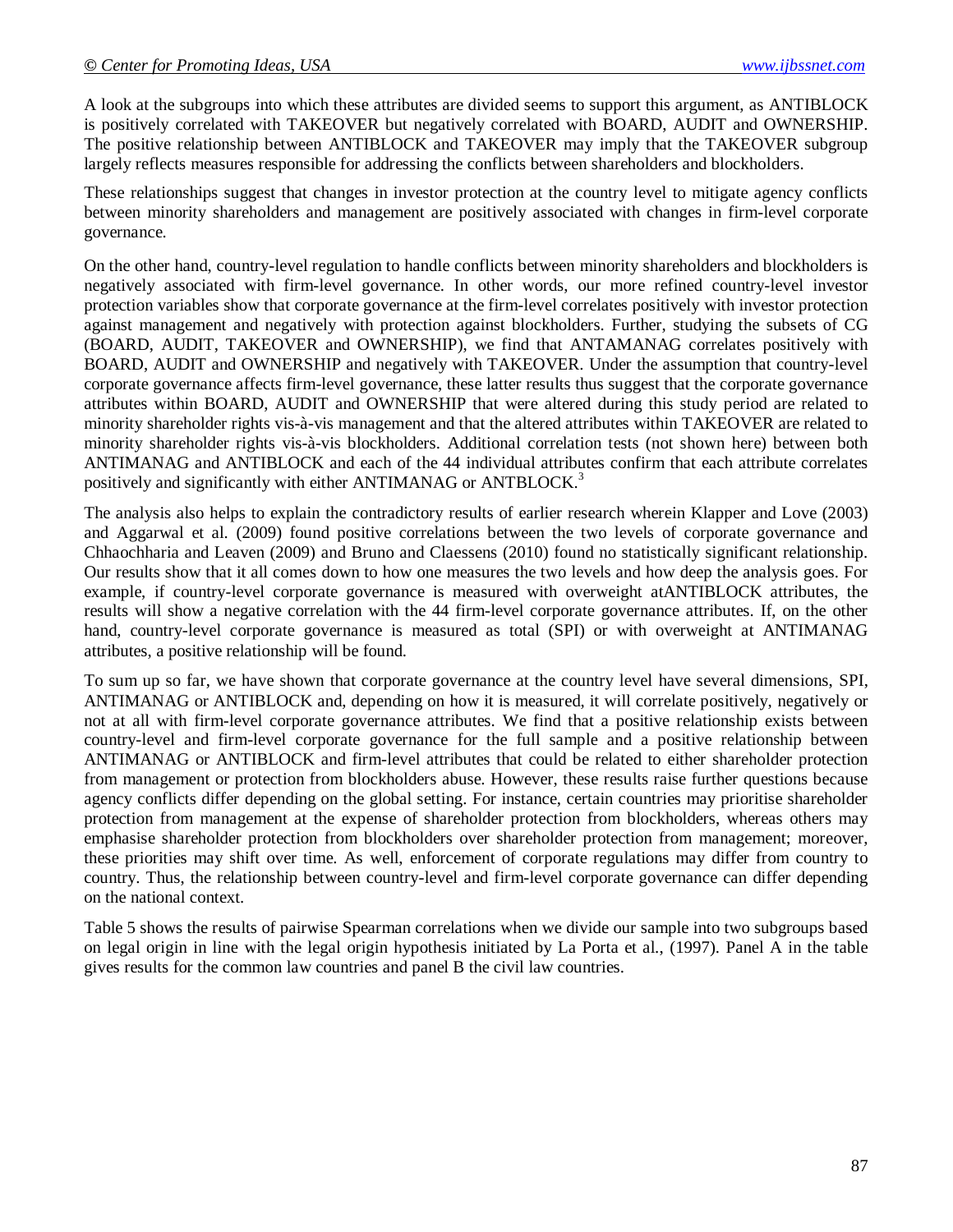| PANEL A, COMMON LAW |          |              |              |                         |           |           |                |
|---------------------|----------|--------------|--------------|-------------------------|-----------|-----------|----------------|
| Variable            |          | $\mathbf{2}$ | 3            | $\overline{\mathbf{4}}$ | 5         | 6         | $\overline{7}$ |
| 1. SPI              | 1.00     |              |              |                         |           |           |                |
| 2. BOARD            | $.32***$ |              |              |                         |           |           |                |
| 3. AUDIT            | $.18***$ | $.19***$     |              |                         |           |           |                |
| <b>4. TAKEOVER</b>  | $.08***$ | $.07***$     | $-.05***$    |                         |           |           |                |
| 5. OWNERSHIP        | $.25***$ | $.42***$     | $.28***$     | .00.                    |           |           |                |
| 6. CG               | $.36***$ | $.90***$     | $.39***$     | $.30***$                | $.64***$  |           |                |
| 7. ANTIBLOCK        | $.38***$ | $-12***$     | $-.09***$    | $.11***$                | $-.11***$ | $-.11***$ |                |
| 8. ANTIMANAG        | $.63***$ | $.34***$     | $.28***$     | $.07***$                | $.29***$  | $.37***$  | $-.27***$      |
| PANEL B, CIVIL LAW  |          |              |              |                         |           |           |                |
|                     |          |              |              |                         |           |           |                |
| <b>Variable</b>     |          | $\mathbf{2}$ | $\mathbf{3}$ | 4                       | 5         | 6         | 7              |
| 1. SPI              | 1.00     |              |              |                         |           |           |                |
| 2. BOARD            | $-16***$ |              |              |                         |           |           |                |
| 3. AUDIT            | $.11***$ | $.26***$     |              |                         |           |           |                |
| <b>4. TAKEOVER</b>  | $-.05**$ | .00          | $.05***$     |                         |           |           |                |
| 5. OWNERSHIP        | $.32***$ | $.37***$     | $.29***$     | $-.05***$               |           |           |                |
| 6. CG               | $.10***$ | $.79***$     | .48***       | $.09***$                | $.81***$  |           |                |
| 7. ANTIBLOCK        | $.15***$ | $-.00.$      | .00.         | $.17***$                | $-.10***$ | $-.03*$   |                |

**Table 5: Relationship between country-level and firm-level corporate governance, by legal tradition**

\*\*\*p < 0.001.\*\*p < 0.01.\*p < 0.05.

The table shows the pairwise Spearman correlations between SPI, BOARD, AUDIT, TAKEOVER, OWNERSHIP, CG, ANTIBLOCK and ANTIMANAG for common law countries (PANEL A, N=23,520) and for civil law countries (PANEL B, N=3,977). Common law countries are Canada, UK and U.S., while civil law countries are France, Germany, Italy, Japan, Netherlands, Spain, Sweden and Switzerland.

As evident from the table 5, the relationship between SPI and CG is positive and significant both for the common law countries and the civil law countries, but the correlation is much weaker in the latter (0.10 versus 0.36). This indicates a weaker relationship between country-level and firm-level corporate governance in civil law countries than in code law countries. All firm-level subgroups for the common law countries are significantly positively correlated with SPI, whereas in civil law countries two are significantlypositively correlated (AUDIT and OWNERSHIP) while two are significantlynegatively correlated (BOARD and TAKEOVER). This indicates that a more extensive relationship exists between country-level and firm-level corporate governance in common law countries. More interestingly, we find that the disaggregated country-level variable ANTIMANAG correlates positively with all firm-level subgroups for the common law countries but not for the civil law countries. This suggests that changing national regulation concerning shareholder protection from management has a more profound effect at the firm level in common law countries than in civil law countries.

To better understand the interaction between country-level and firm-level corporate governance, we need to take a step back. We initially used Aggarwal et al.'s categorization of the 44 CGQ attributes into the subgroups AUDIT, OWNERSHIP, BOARD and TAKEOVER to define firm-level corporate governance. However, the attributes in CGQ could just as well be defined as either shareholder protection from management or shareholder protection from blockholders as in SPI. Table 6 shows a reclassification of the 44 attributes based on how the individual attribute correlate with either ANTIMANAG or ANTIBLOCK. We then ends up with 13 attributes counted into the category protecting shareholders from blockholdersabuse and 31 to the category protecting shareholders from management abuse.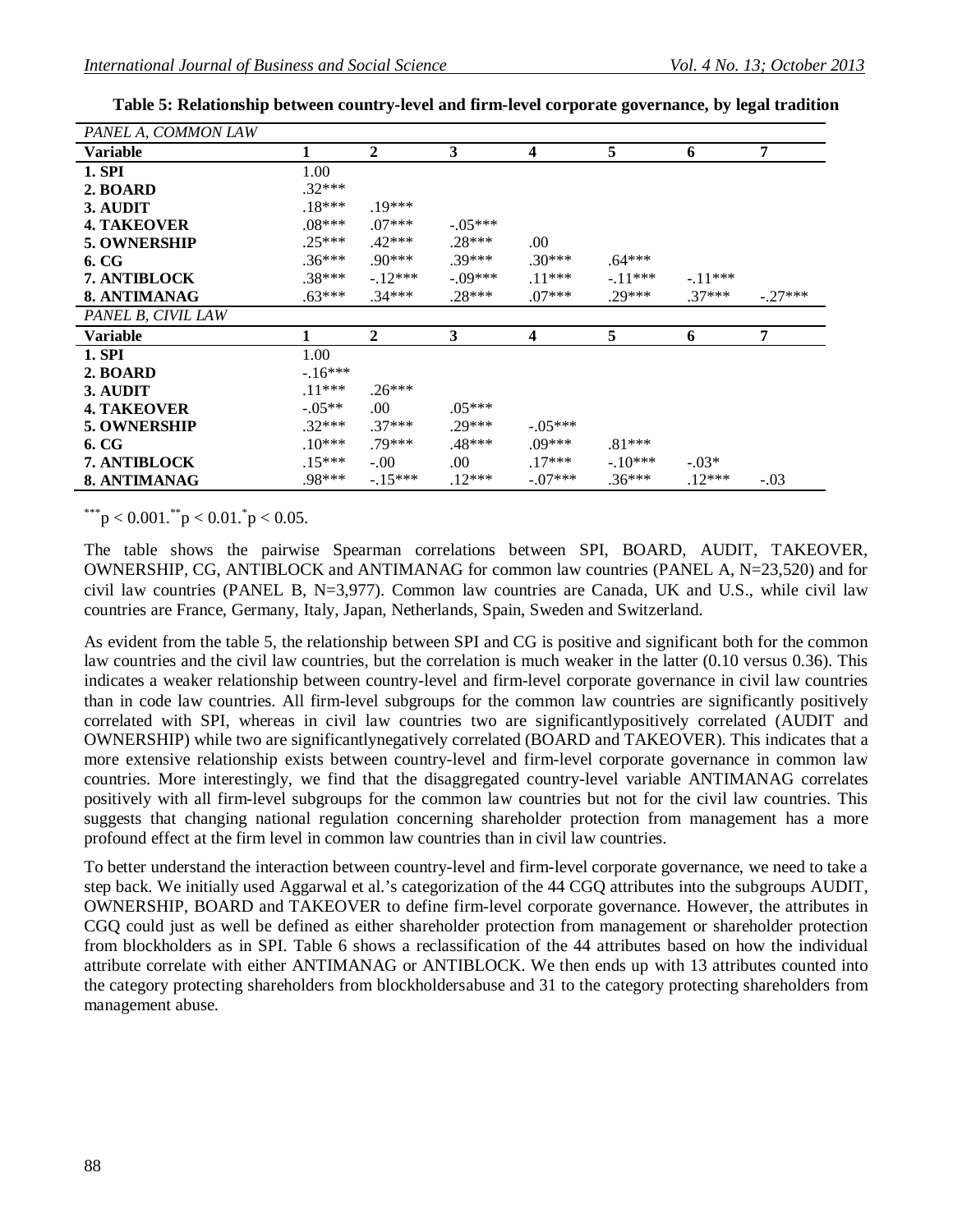#### **Table 6: Forty-four firm-level corporate governance attributes**

Aggarwal et al.'s (2009) 44 attributes are now categorised into either shareholder protection against management or protection against blockholders using the same variable number as in Table 1. There are 13 attributes protecting shareholders from blockholders and 31 attributes protecting shareholders from management.

#### **Protection against blockholders (FIRMANTIBLOCK)**

8. The chairman and CEO are separate, or there is a lead director.

- 11. Shareholders vote on directors that are selected to fill vacancies.
- 16. Shareholder approval is required to increase/decrease board size.
- 23. The board cannot amend the bylaws without shareholder approval or can do so only under limited

circumstances.

- 24. The board does not ignore shareholder proposals.
- 29. Single class, common.
- 31. Shareholders may call special meetings.
- 33. The company either has no poison pill or has a pill that was shareholder approved.
- 34. The company is not authorised to issue blank check preferred stock.
- 39. All stock-incentive plans are adopted with shareholder approval.
- 41. The company expenses stock options.

43. Officers' and directors' stock ownership is at least 1% but not over 30% of the total shares outstanding.

44. Repricing is prohibited.

#### **Protection against management (FIRMANTIMAN)**

- 1. All of the directors attended 75% of the board meetings or had a valid excuse.
- 2. The CEO serves on the boards of two or fewer public companies.
- 3. The board is controlled by more than 50% independent outside directors.
- 4. The board size is greater than 5 but less than 16.
- 5. The CEO is not listed as having a related-party transaction.
- 6. No former CEO is on the board.
- 7. The compensation committee is composed solely of independent outsiders.
- 9. The nominating committee is composed solely of independent outsiders.
- 10. A governance committee exists and met in the past year.
- 12. The governance guidelines are publicly disclosed.
- 13. The board is annually elected (no staggered board).
- 14. A policy exists regarding outside directorships (four or fewer boards is the limit).
- 15. Shareholders have cumulative voting rights.
- 17. There is a majority vote requirement to amend the charter/bylaws (not necessarily a supermajority).
- 18. The board has the express authority to hire its own advisors.
- 19. The performance of the board is reviewed regularly.
- 20. A board-approved succession plan is in place for the CEO.
- 21. The outside directors meet without the CEO and disclose the number of times that they meet
- 22. The directors are required to submit their resignation upon a change in job.
- 25. The board qualifies for combination points in proxy contest defences.
- 26. The consulting fees paid to auditors are less than the audit fees paid to auditors.
- 27. The audit committee is composed solely of independent outsiders.
- 28. Auditors are ratified at the most recent annual meeting.
- 30. There is a majority vote requirement to approve merger s (not necessarily a supermajority).
- 32. Shareholders may act by written consent.
- 35. The directors are subject to stock ownership requirements.
- 36. The executives are subject to stock ownership guidelines.
- 37. There are no interlocks among compensation committee members.
- 38. The directors receive all or a portion of their fees in stock.
- 40. Options grants align with company performance and demonstrate a reasonable burn rate.
- 42. All of the directors with more than one year of service own stock.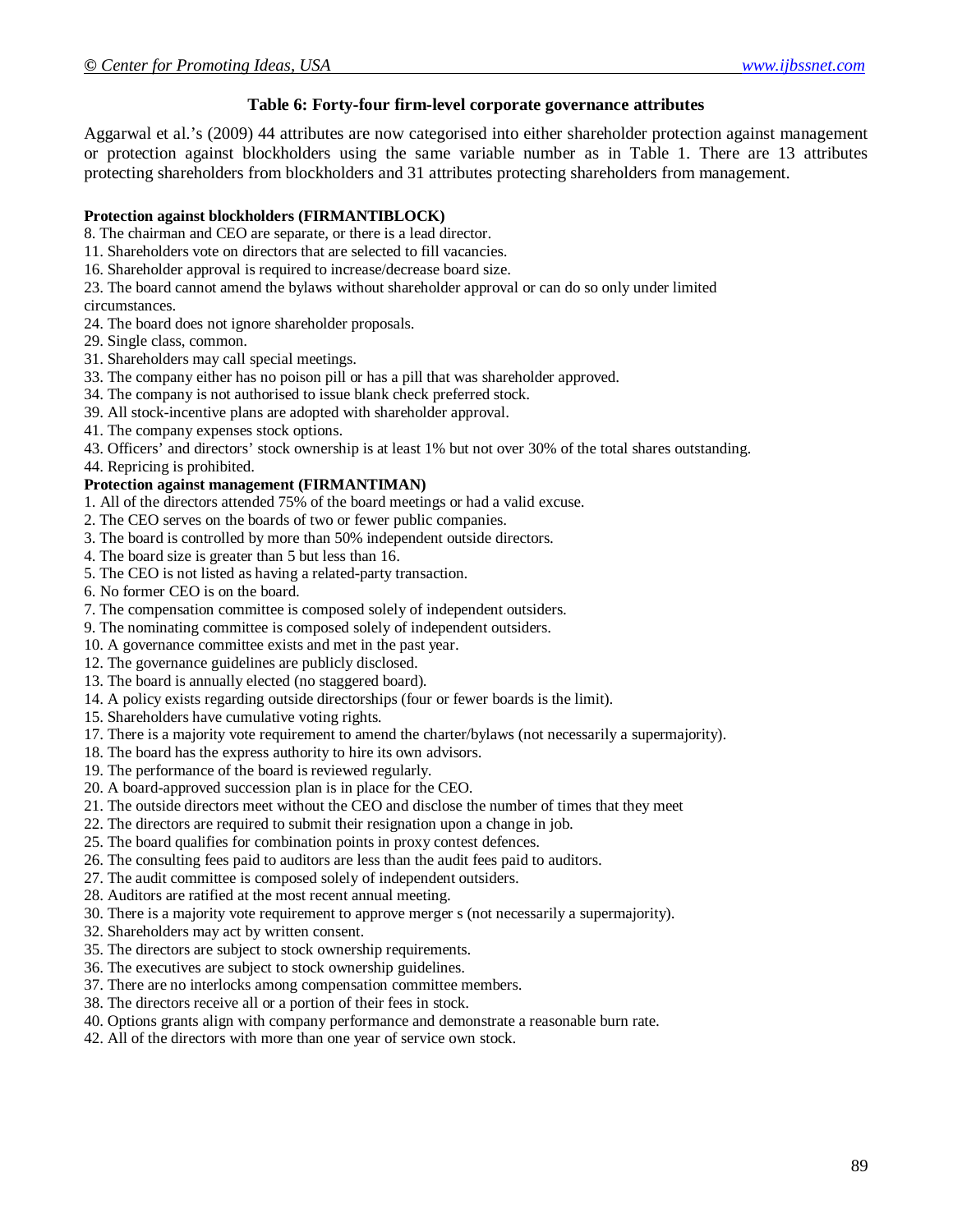Using these groupings we would expect to see, given the predominant types agency conflicts in the different legal regimes, a much higher (lower) level of protection from management in common (civil) law countries and a much lower (higher) level of protection from blockholders in common (civil) law countries.

In Table 7 we show the mean values (standard error within brackets) of the 31 attributes protecting shareholders from management (FIRMANTIMAN) and the 13 attributes protecting shareholders from blockholders (FIRMANTIBLOCK) for the years 2003 to 2006, separating the common law countries from the civil law countries. Also included in the table and separated on the basis of legal tradition are the country-level variables ANTIMANAG and ANTIBLOCK.

### **Table 7: Common versus Civil law**

The table shows the mean value both country-level variables (ANTIMANAG and ANTIBLOCK) and firm-level variables (FIRMANTIMAN and FIRMANTIBLOCK). FIRMANTIMAN and FIRMANTIBLOCK are calculated using, respectively, the 13 and 31 attributes listed in Table 6. The maximum value for a firm is therefore 13 for FIRMANTIBLOCK and 31 for FIRMANTIMAN. The mean values are shown for all firms in common law and civil law countries, respectively, for each year, with standard errors indicated in brackets. Common law countries are Canada, UK and U.S., while civil law countries are France, Germany, Italy, Japan, Netherlands, Spain, Sweden and Switzerland. To test for significant value in mean values between common law and civil law countries, we use two-group mean-comparison tests.

|                      |      | <b>Common</b> | <b>Civil</b> | <b>Significant</b> |
|----------------------|------|---------------|--------------|--------------------|
|                      |      | Law           | Law          | differences        |
| <b>Variable</b>      | Year | Mean          | Mean         |                    |
| <b>FIRMANTIMAN</b>   | 2003 | 11.97         | 3.41         | Yes                |
|                      |      | (.041)        | (.057)       |                    |
|                      | 2004 | 14.23         | 4.47         | Yes                |
|                      |      | (.048)        | (.069)       |                    |
|                      | 2005 | 16.82         | 6.77         | Yes                |
|                      |      | (.052)        | (.074)       |                    |
|                      | 2006 | 17.53         | 7.20         | Yes                |
|                      |      | (.053)        | (.078)       |                    |
| <b>FIRMANTIBLOCK</b> | 2003 | 5.65          | 10.27        | Yes                |
|                      |      | (.025)        | (.032)       |                    |
|                      | 2004 | 5.88          | 10.98        | Yes                |
|                      |      | (.027)        | (.040)       |                    |
|                      | 2005 | 6.82          | 11.24        | Yes                |
|                      |      | (.025)        | (.036)       |                    |
|                      | 2006 | 6.70          | 11.97        | Yes                |
|                      |      | (.025)        | (.040)       |                    |
| <b>ANTIMANAG</b>     | 2002 | 4.71          | 2.96         | Yes                |
|                      |      | (.002)        | (.036)       |                    |
|                      | 2003 | 4.94          | 3.10         | Yes                |
|                      |      | (.003)        | (.036)       |                    |
|                      | 2004 | 4.94          | 3.17         | Yes                |
|                      |      | (.002)        | (.029)       |                    |
|                      | 2005 | 4.94          | 3.22         | Yes                |
|                      |      | (.002)        | (.026)       |                    |
| <b>ANTIBLOCK</b>     | 2002 | 2.27          | 3.15         | Yes                |
|                      |      | (.002)        | (.015)       |                    |
|                      | 2003 | 2.27          | 3.14         | Yes                |
|                      |      | (.002)        | (.015)       |                    |
|                      | 2004 | 2.31          | 3.21         | Yes                |
|                      |      | (.003)        | (.14)        |                    |
|                      | 2005 | 2.31          | 3.23         | Yes                |
|                      |      | (.003)        | (.013)       |                    |

Overall, the mean values in Table 7 show that corporate governance at both levels and within both legal traditions got stronger between 2003 and 2006.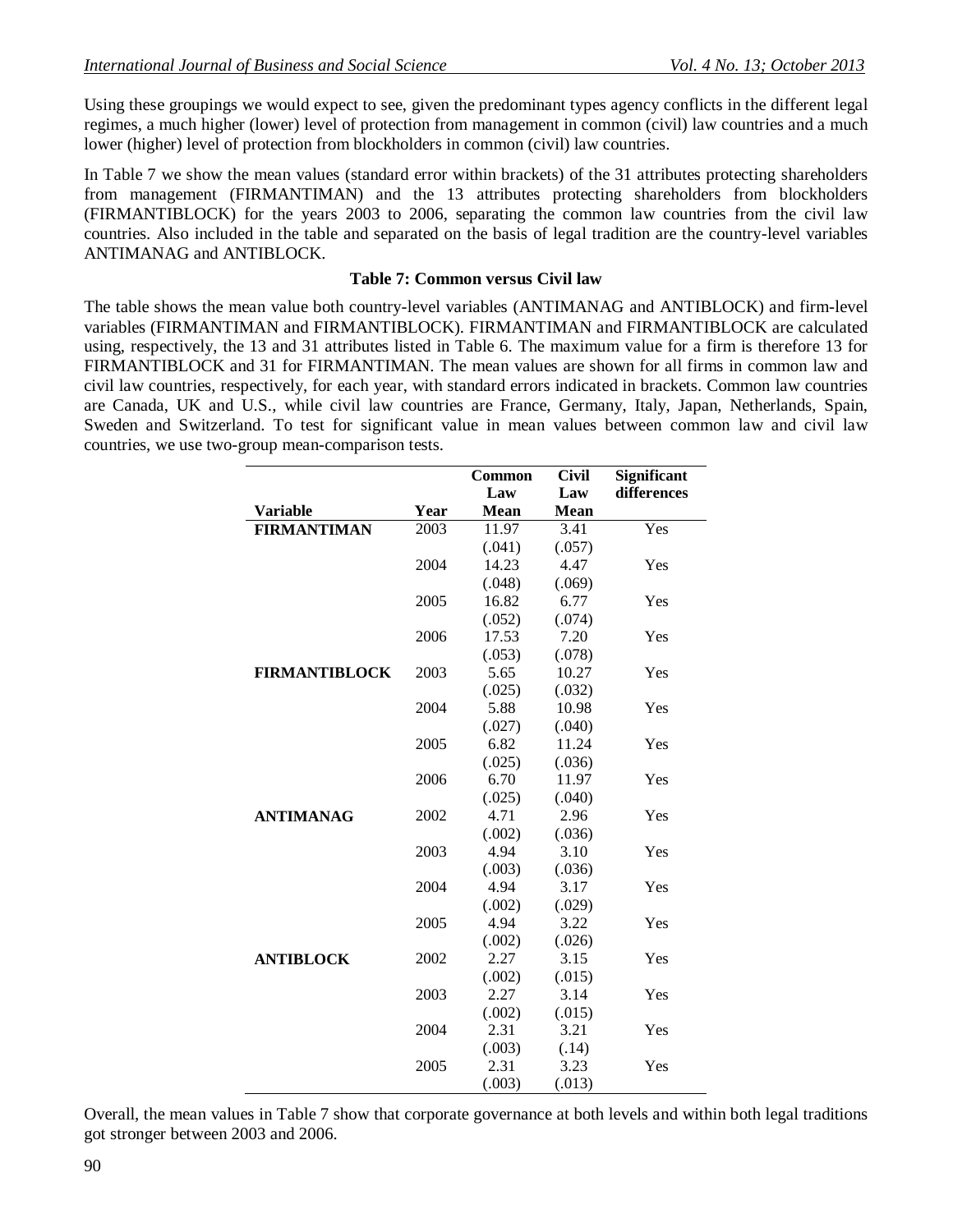But more importantly, the table confirms what we expected: FIRMANTIMAN is significantly higher in common law countries than in civil law countries, FIRMANTIBLOCK is significantly higher in civil law countries than in common law countries, ANTIMANAG is significantly higher in common law countries than in civil law countries, and ANTIBLOCK is significantly higher in civil law countries than in common law countries.

These findings highlight the need to measure corporate governance at both the country and firm level in a more sophisticated way than was done in earlier studies (Klapper and Love, 2003; Aggarwal et al., 2009; Chhaochharia and Leaven, 2009; Bruno and Claessens, 2010) if we are to better analyse the interaction between the levels. Our initial focus was mainly on how our more sophisticated country-level variable can indeed improve such analysis, but from Table 7 we see that the way we use firm-level corporate governance variables is also important. Granted, we use the same ISS dataset as Chhaochharia and Laeven, Bruno and Claessens and Aggarwal et al., and we use the same 44 attributes asAggarwal et al. because they represent a much more comprehensive application of the dataset. However, to fully understand the interaction between country-level and firm-level governance, we saw a need to reclassify the 44 attributes, reorganising them from four categories into two. We now know (from Table 7) that common law countries prioritise shareholder protection from management at the national level, and firms in these countries prioritise investment in corporate governance attributes that aim solving the same abuse. On the other hand, civil law countries clearly prioritise shareholder protection from blockholders at a national level, and firms in civil law countries prioritise investment in corporate governance attributes that protect shareholders from blockholders. This seems logical, as one would expect institutions and firms operating in different legal contexts to prioritise corporate governance measures aimed at mitigating the most serious type of agency conflict within the particular context.

## **4***. Conclusions*

Our starting point was the extensive literature on corporate governance and firm performance that addresses both country-level and firm-level corporate governance variables, but separately. Very few studies does however incorporate both levels of corporate governance when analysing firm performance. To our knowledge only Klapper and Love (2003), Aggarwal et al. (2009), Bruno and Claessens (2010), and Chhaochharia and Laeven (2009) have studied the interaction between country-level and firm-level corporate governance. In this study we extended and deepened the analysis of the interaction between these two levels of corporate governance. We employed a newly developed investor protection index (SPI) to measure corporate governance at the country level and the CGQ index to measure corporate governance at the firm level. Using these indices, we were able to analyse the interactions between the levels in both a cross-sectional manner and over the course of time. The SPI also allowed us to separate investor protection mechanisms into shareholder protections from management and shareholder protections from blockholders. The sample assessed in this study comprised 9,860 firms, and the data covered the period 2003–2006; in total, the panel contained 27,497 firm-year observations from 11 countries.

Our first results revealed a positive relationship between the two levels of corporate governance, indicating that the levels are complements. In other words, stronger investor protections at the country level were accompanied by stronger governance mechanisms at the firm level. These results support the findings of Aggarwal et al., but conflict with the results of Bruno and Claessens and Chhaochharia and Laeven. A possible explanation for this result is that we used the same ISS attributes as Aggarwal et al. to measure firm-level corporate governance. Bruno and Claessens and Chhaochharia and Laeven, on the other hand, used the same dataset but selected fewer attributes for their analyses. We interpret this discrepancy as indicative of the importance of using a comprehensive index of attributes.More importantly, our more advanced country-level corporate governance index allowed us to analyse the interaction between country-level and firm-level regulation in a relatively rigorous manner. These analyses revealed positive relationships between firm-level corporate governance and both country-level protections of shareholders from management and country-level protections of shareholders from blockholders. These results may enable governments to tailor their investor protection regulations in ways that are specifically applicable to their context.

Our conclusions are accompanied by certain caveats. First, we examined the firms over only a few years; both SPI data and ISS data are available for longer time periods, but the datasets overlap for only a short period of time. Second, our requirement for both SPI and ISS data limited us to an examination of only 11 countries. Our conclusions are therefore limited both by the length of time over which the data are examined and by the number of countries that are assessed.